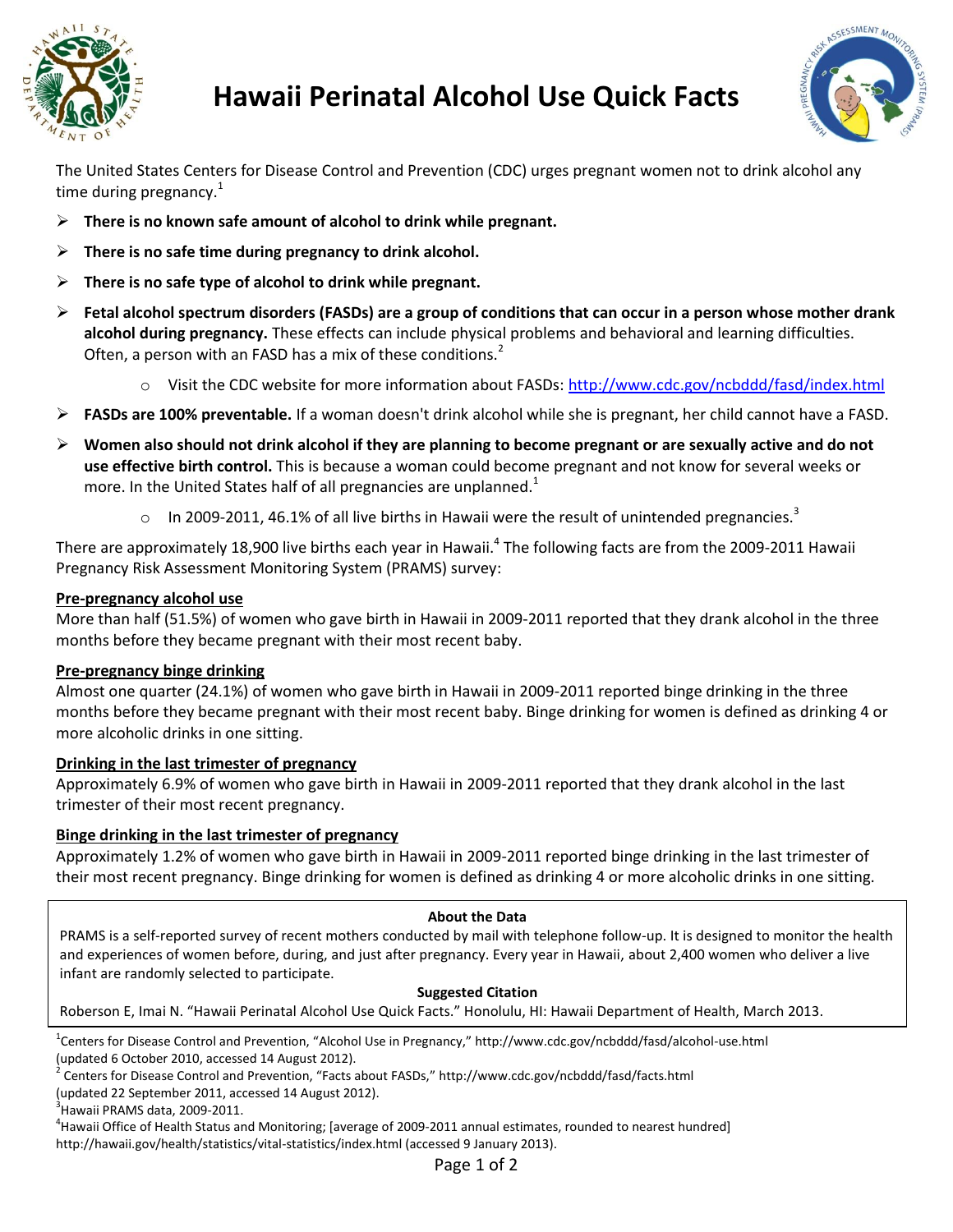

# **Hawaii Perinatal Alcohol Use Quick Facts**



|                              | <b>Pre-pregnancy drinking</b><br>% of women who reported<br>drinking alcohol in the 3<br>months before pregnancy | Pre-pregnancy binge drinking<br>% of women who reported<br>binge drinking in the 3 months<br>before pregnancy | Drinking during pregnancy<br>% of women who reported<br>drinking alcohol in their last<br>trimester of pregnancy |
|------------------------------|------------------------------------------------------------------------------------------------------------------|---------------------------------------------------------------------------------------------------------------|------------------------------------------------------------------------------------------------------------------|
|                              |                                                                                                                  |                                                                                                               |                                                                                                                  |
|                              |                                                                                                                  |                                                                                                               |                                                                                                                  |
|                              |                                                                                                                  |                                                                                                               |                                                                                                                  |
| <b>STATE OF HAWAII</b>       | 51.5                                                                                                             | 24.1                                                                                                          | 6.9                                                                                                              |
| Island                       |                                                                                                                  |                                                                                                               |                                                                                                                  |
| <b>Big Island</b>            | 53.7                                                                                                             | 28.5                                                                                                          | 6.0                                                                                                              |
| Maui, Molokai, Lanai         | 54.8                                                                                                             | 28.2                                                                                                          | 8.2                                                                                                              |
| Oahu                         | 50.2                                                                                                             | 22.3                                                                                                          | 6.6                                                                                                              |
| Kauai                        | 58.5                                                                                                             | 29.7                                                                                                          | 10.8                                                                                                             |
| Mother's race/ethnicity      |                                                                                                                  |                                                                                                               |                                                                                                                  |
| White                        | 66.5                                                                                                             | 28.7                                                                                                          | 11.5                                                                                                             |
| Hawaiian/Part-Hawaiian       | 54.8                                                                                                             | 29.4                                                                                                          | 5.4                                                                                                              |
| Filipino                     | 40.0                                                                                                             | 16.6                                                                                                          | 5.6                                                                                                              |
| Japanese                     | 50.0                                                                                                             | 19.7                                                                                                          | 6.9                                                                                                              |
| Other Asian*                 | 39.0                                                                                                             | 12.4                                                                                                          | 4.7                                                                                                              |
| Other Pacific Islander^      | 26.2                                                                                                             | 17.9                                                                                                          | 2.3                                                                                                              |
| Other <sup>+</sup>           | 60.6                                                                                                             | 32.1                                                                                                          | 9.2                                                                                                              |
| Mother's age                 |                                                                                                                  |                                                                                                               |                                                                                                                  |
| 20 and younger               | 36.6                                                                                                             | 18.9                                                                                                          | 3.6                                                                                                              |
| $21 - 24$                    | 57.7                                                                                                             | 31.9                                                                                                          | 4.1                                                                                                              |
| $25 - 29$                    | 55.7                                                                                                             | 29.7                                                                                                          | 7.4                                                                                                              |
| 30-34                        | 52.8                                                                                                             | 22.6                                                                                                          | 9.0                                                                                                              |
| 35 and older                 | 46.6                                                                                                             | 12.6                                                                                                          | 8.6                                                                                                              |
| <b>Mother's education</b>    |                                                                                                                  |                                                                                                               |                                                                                                                  |
| Less than high school        | 34.8                                                                                                             | 20.2                                                                                                          | 3.9                                                                                                              |
| High school graduate         | 50.3                                                                                                             | 26.3                                                                                                          | 5.9                                                                                                              |
| 1-3 years college            | 54.8                                                                                                             | 27.5                                                                                                          | 7.2                                                                                                              |
| 4 or more years college      | 55.6                                                                                                             | 20.1                                                                                                          | 9.2                                                                                                              |
| <b>Pregnancy intention</b>   |                                                                                                                  |                                                                                                               |                                                                                                                  |
| Intended pregnancy           | 50.5                                                                                                             | 20.7                                                                                                          | 7.6                                                                                                              |
| Unintended pregnancy         | 52.9                                                                                                             | 28.1                                                                                                          | 6.3                                                                                                              |
| WIC during pregnancy‡        |                                                                                                                  |                                                                                                               |                                                                                                                  |
| <b>Received WIC services</b> | 47.8                                                                                                             | 26.8                                                                                                          | 5.5                                                                                                              |
| Did not receive WIC services | 54.5                                                                                                             | 22.0                                                                                                          | 7.9                                                                                                              |

\*Other Asian includes: Chinese, Korean, Vietnamese, Asian Indian, Other Asian

^Other Pacific Islander includes: Samoan, Guamanian, Other Pacific Islander

†Other includes: Black, American Indian, Puerto Rican, Cuban, Mexican, and all others.

‡WIC refers to the Special Supplemental Nutrition Program for Women, Infants, and Children.

| For more information, please contact: |                                    |  |  |
|---------------------------------------|------------------------------------|--|--|
| Emily Roberson, MPH                   | Naomi S. Imai, M.Ed., CRC          |  |  |
| Hawaii PRAMS Program Coordinator      | Child and Youth Program Specialist |  |  |
| Telephone: 808-733-4060               | Telephone: 808-733-9018            |  |  |
| Email: PRAMS@doh.hawaii.gov           | Email: naomi.imai@doh.hawaii.gov   |  |  |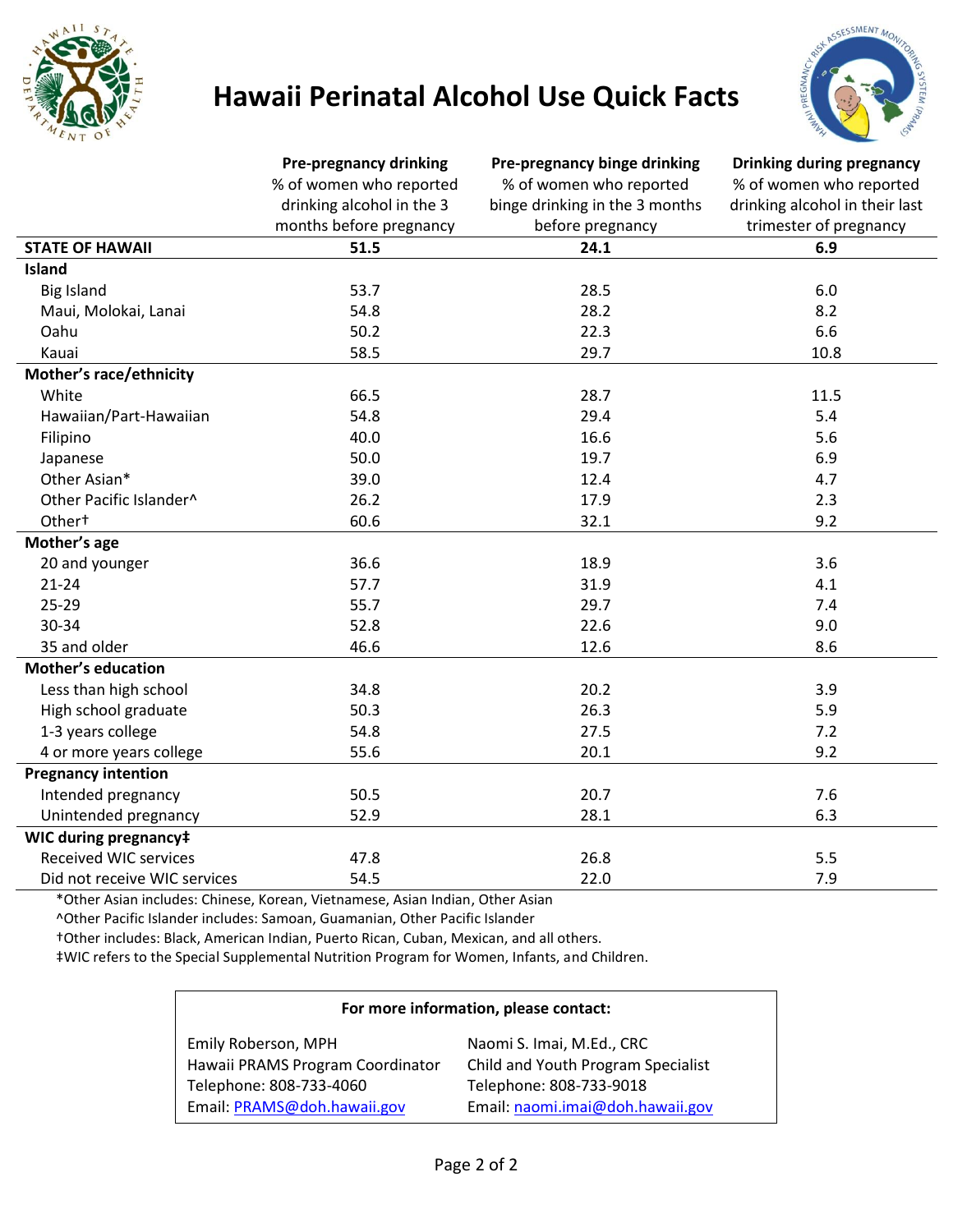

# **Hawaii Perinatal Alcohol Use Quick Facts: Big Island**



The United States Centers for Disease Control and Prevention (CDC) urges pregnant women not to drink alcohol any time during pregnancy. $1$ 

- **There is no known safe amount of alcohol to drink while pregnant.**
- **There is no safe time during pregnancy to drink alcohol.**
- **There is no safe type of alcohol to drink while pregnant.**
- **Fetal alcohol spectrum disorders (FASDs) are a group of conditions that can occur in a person whose mother drank alcohol during pregnancy.** These effects can include physical problems and behavioral and learning difficulties. Often, a person with an FASD has a mix of these conditions.<sup>2</sup>
	- o Visit the CDC website for more information about FASDs: <http://www.cdc.gov/ncbddd/fasd/index.html>
- **FASDs are 100% preventable.** If a woman doesn't drink alcohol while she is pregnant, her child cannot have a FASD.
- **Women also should not drink alcohol if they are planning to become pregnant or are sexually active and do not use effective birth control.** This is because a woman could become pregnant and not know for several weeks or more. In the United States half of all pregnancies are unplanned.<sup>1</sup>
	- $\circ$  In 2009-2011, 48.6% of all live births in Hawaii County were the result of unintended pregnancies.<sup>3</sup>

There are approximately 2,300 live births each year to Hawaii County residents.<sup>4</sup> The following facts are from the 2009-2011 Hawaii Pregnancy Risk Assessment Monitoring System (PRAMS) survey:

## **Pre-pregnancy alcohol use**

More than half (53.7%) of Big Island women who gave birth in 2009-2011 reported that they drank alcohol in the three months before they became pregnant with their most recent baby.

## **Pre-pregnancy binge drinking**

More than one quarter (28.5%) of Big Island women who gave birth in 2009-2011 reported binge drinking in the three months before they became pregnant with their most recent baby. Binge drinking for women is defined as drinking 4 or more alcoholic drinks in one sitting.

## **Drinking in the last trimester of pregnancy**

Approximately 6.0% of Big Island women who gave birth in 2009-2011 reported that they drank alcohol in the last trimester of their most recent pregnancy.

## **Binge drinking in the last trimester of pregnancy**

Approximately 1.5% of Big Island women who gave birth in 2009-2011 reported binge drinking in the last trimester of their most recent pregnancy. Binge drinking for women is defined as drinking 4 or more alcoholic drinks in one sitting.

## **About the Data**

PRAMS is a self-reported survey of recent mothers conducted by mail with telephone follow-up. It is designed to monitor the health and experiences of women before, during, and just after pregnancy. Every year in Hawaii, about 2,400 women who deliver a live infant are randomly selected to participate.

## **Suggested Citation**

Roberson E, Imai N. "Hawaii Perinatal Alcohol Use Quick Facts." Honolulu, HI: Hawaii Department of Health, March 2013.

<sup>1</sup>Centers for Disease Control and Prevention, "Alcohol Use in Pregnancy," http://www.cdc.gov/ncbddd/fasd/alcohol-use.html (updated 6 October 2010, accessed 14 August 2012).

(updated 22 September 2011, accessed 14 August 2012).

 $3$ Hawaii PRAMS data, 2009-2011.

<sup>4</sup>Hawaii Office of Health Status and Monitoring; [average of 2009-2011 annual estimates, rounded to nearest hundred] http://hawaii.gov/health/statistics/vital-statistics/index.html (accessed 9 January 2013).

 $^2$  Centers for Disease Control and Prevention, "Facts about FASDs," http://www.cdc.gov/ncbddd/fasd/facts.html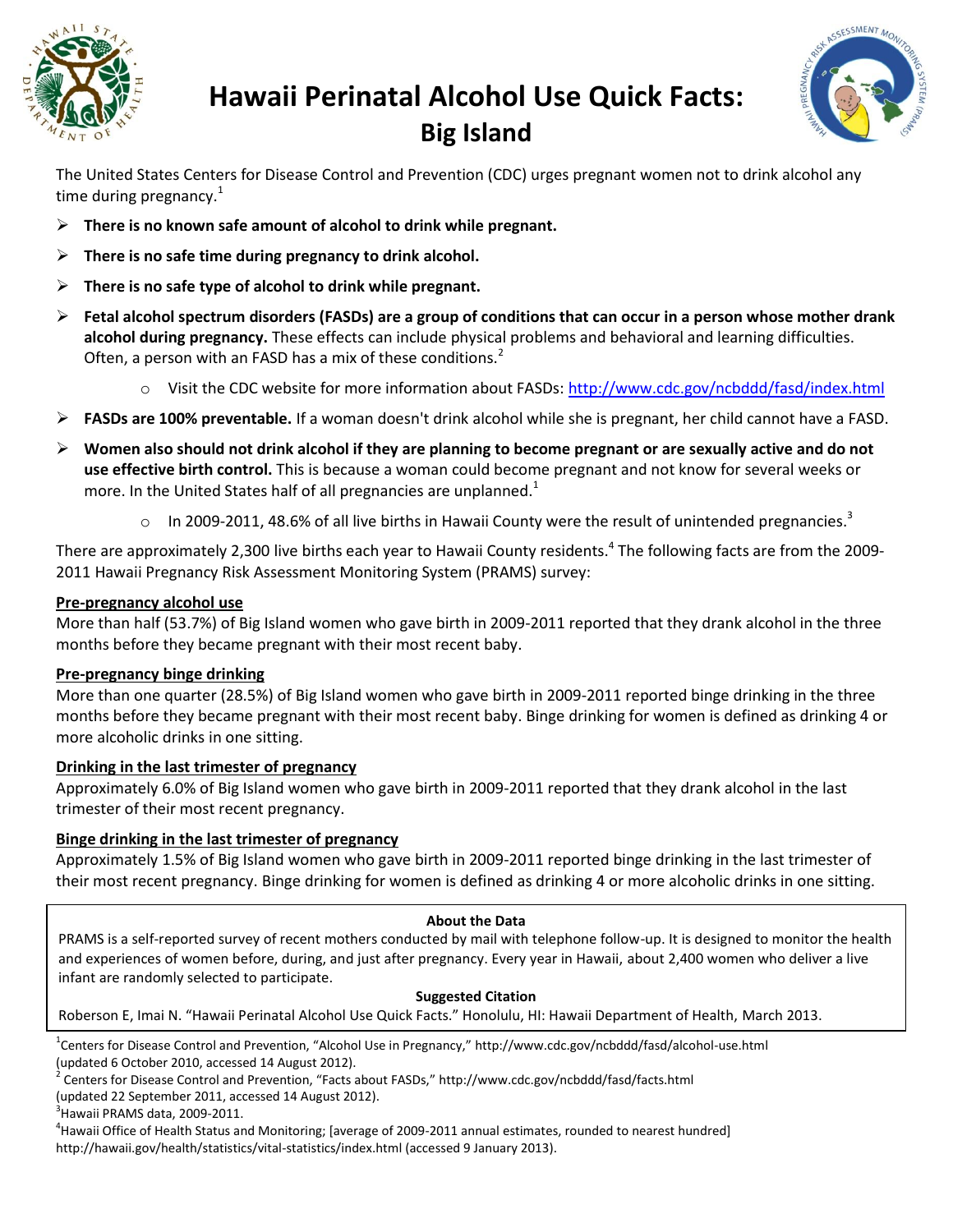

# **Hawaii Perinatal Alcohol Use Quick Facts: Maui County (Maui, Molokai and Lanai)**



The United States Centers for Disease Control and Prevention (CDC) urges pregnant women not to drink alcohol any time during pregnancy. $1$ 

- **There is no known safe amount of alcohol to drink while pregnant.**
- **There is no safe time during pregnancy to drink alcohol.**
- **There is no safe type of alcohol to drink while pregnant.**
- **Fetal alcohol spectrum disorders (FASDs) are a group of conditions that can occur in a person whose mother drank alcohol during pregnancy.** These effects can include physical problems and behavioral and learning difficulties. Often, a person with an FASD has a mix of these conditions.<sup>2</sup>
	- o Visit the CDC website for more information about FASDs: <http://www.cdc.gov/ncbddd/fasd/index.html>
- **FASDs are 100% preventable.** If a woman doesn't drink alcohol while she is pregnant, her child cannot have a FASD.
- **Women also should not drink alcohol if they are planning to become pregnant or are sexually active and do not use effective birth control.** This is because a woman could become pregnant and not know for several weeks or more. In the United States half of all pregnancies are unplanned.<sup>1</sup>
	- $\circ$  In 2009-2011, 46.1% of all live births in Maui County were the result of unintended pregnancies.<sup>3</sup>

There are approximately 1,900 live births each year to Maui County residents.<sup>4</sup> The following facts are from the 2009-2011 Hawaii Pregnancy Risk Assessment Monitoring System (PRAMS) survey:

## **Pre-pregnancy alcohol use**

More than half (54.8%) of Maui County women who gave birth in 2009-2011 reported that they drank alcohol in the three months before they became pregnant with their most recent baby.

## **Pre-pregnancy binge drinking**

More than one quarter (28.2%) of Maui County women who gave birth in 2009-2011 reported binge drinking in the three months before they became pregnant with their most recent baby. Binge drinking for women is defined as drinking 4 or more alcoholic drinks in one sitting.

## **Drinking in the last trimester of pregnancy**

Approximately 8.2% of Maui County women who gave birth in 2009-2011 reported that they drank alcohol in the last trimester of their most recent pregnancy.

## **Binge drinking in the last trimester of pregnancy**

Approximately 1.0% of Maui County women who gave birth in 2009-2011 reported binge drinking in the last trimester of their most recent pregnancy. Binge drinking for women is defined as drinking 4 or more alcoholic drinks in one sitting.

## **About the Data**

PRAMS is a self-reported survey of recent mothers conducted by mail with telephone follow-up. It is designed to monitor the health and experiences of women before, during, and just after pregnancy. Every year in Hawaii, about 2,400 women who deliver a live infant are randomly selected to participate.

## **Suggested Citation**

Roberson E, Imai N. "Hawaii Perinatal Alcohol Use Quick Facts." Honolulu, HI: Hawaii Department of Health, March 2013.

<sup>1</sup>Centers for Disease Control and Prevention, "Alcohol Use in Pregnancy," http://www.cdc.gov/ncbddd/fasd/alcohol-use.html (updated 6 October 2010, accessed 14 August 2012).

 $^2$  Centers for Disease Control and Prevention, "Facts about FASDs," http://www.cdc.gov/ncbddd/fasd/facts.html

(updated 22 September 2011, accessed 14 August 2012).

 $3$ Hawaii PRAMS data, 2009-2011.

<sup>4</sup>Hawaii Office of Health Status and Monitoring; [average of 2009-2011 annual estimates, rounded to nearest hundred] http://hawaii.gov/health/statistics/vital-statistics/index.html (accessed 9 January 2013).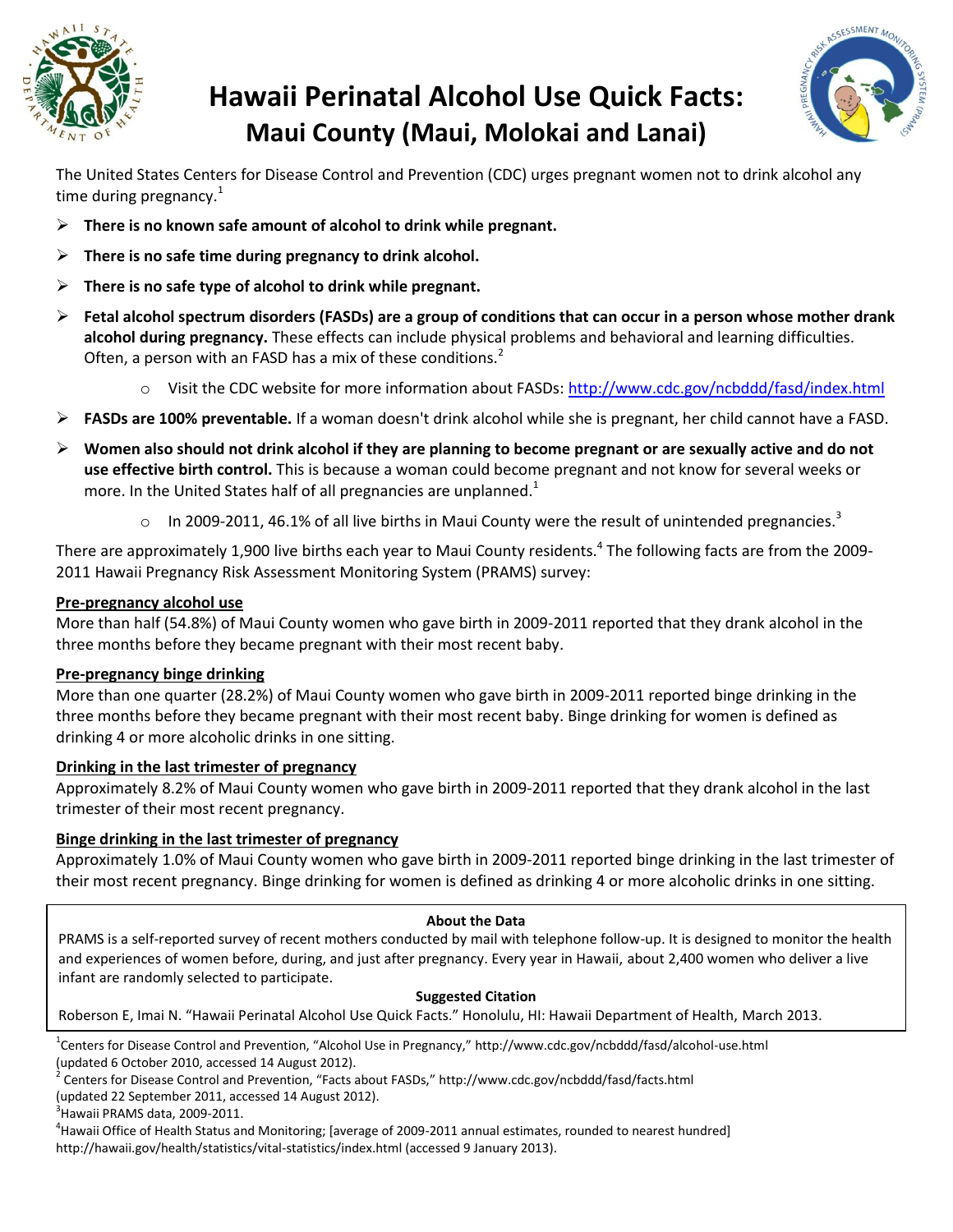

# **Hawaii Perinatal Alcohol Use Quick Facts: Oahu**



The United States Centers for Disease Control and Prevention (CDC) urges pregnant women not to drink alcohol any time during pregnancy. $1$ 

- **There is no known safe amount of alcohol to drink while pregnant.**
- **There is no safe time during pregnancy to drink alcohol.**
- **There is no safe type of alcohol to drink while pregnant.**
- **Fetal alcohol spectrum disorders (FASDs) are a group of conditions that can occur in a person whose mother drank alcohol during pregnancy.** These effects can include physical problems and behavioral and learning difficulties. Often, a person with an FASD has a mix of these conditions.<sup>2</sup>
	- o Visit the CDC website for more information about FASDs: <http://www.cdc.gov/ncbddd/fasd/index.html>
- **FASDs are 100% preventable.** If a woman doesn't drink alcohol while she is pregnant, her child cannot have a FASD.
- **Women also should not drink alcohol if they are planning to become pregnant or are sexually active and do not use effective birth control.** This is because a woman could become pregnant and not know for several weeks or more. In the United States half of all pregnancies are unplanned. $1$ 
	- $\circ$  In 2009-2011, 45.5% of all live births to Oahu women were the result of unintended pregnancies.<sup>3</sup>

There are approximately 13,800 live births each year to Oahu residents.<sup>4</sup> The following facts are from the 2009-2011 Hawaii Pregnancy Risk Assessment Monitoring System (PRAMS) survey:

## **Pre-pregnancy alcohol use**

More than half (50.2%) of Oahu women who gave birth in 2009-2011 reported that they drank alcohol in the three months before they became pregnant with their most recent baby.

## **Pre-pregnancy binge drinking**

Almost one quarter (22.3%) of Oahu women who gave birth in 2009-2011 reported binge drinking in the three months before they became pregnant with their most recent baby. Binge drinking for women is defined as drinking 4 or more alcoholic drinks in one sitting.

## **Drinking in the last trimester of pregnancy**

Approximately 6.6% of Oahu women who gave birth in 2009-2011 reported that they drank alcohol in the last trimester of their most recent pregnancy.

## **Binge drinking in the last trimester of pregnancy**

Approximately 1.2% of Oahu women who gave birth in 2009-2011 reported binge drinking in the last trimester of their most recent pregnancy. Binge drinking for women is defined as drinking 4 or more alcoholic drinks in one sitting.

## **About the Data**

PRAMS is a self-reported survey of recent mothers conducted by mail with telephone follow-up. It is designed to monitor the health and experiences of women before, during, and just after pregnancy. Every year in Hawaii, about 2,400 women who deliver a live infant are randomly selected to participate.

#### **Suggested Citation**

Roberson E, Imai N. "Hawaii Perinatal Alcohol Use Quick Facts." Honolulu, HI: Hawaii Department of Health, March 2013.

<sup>1</sup>Centers for Disease Control and Prevention, "Alcohol Use in Pregnancy," http://www.cdc.gov/ncbddd/fasd/alcohol-use.html (updated 6 October 2010, accessed 14 August 2012).

2 Centers for Disease Control and Prevention, "Facts about FASDs," http://www.cdc.gov/ncbddd/fasd/facts.html

(updated 22 September 2011, accessed 14 August 2012).

 $3$ Hawaii PRAMS data, 2009-2011.

4 Hawaii Office of Health Status and Monitoring; [average of 2009-2011 annual estimates, rounded to nearest hundred] http://hawaii.gov/health/statistics/vital-statistics/index.html (accessed 9 January 2013).